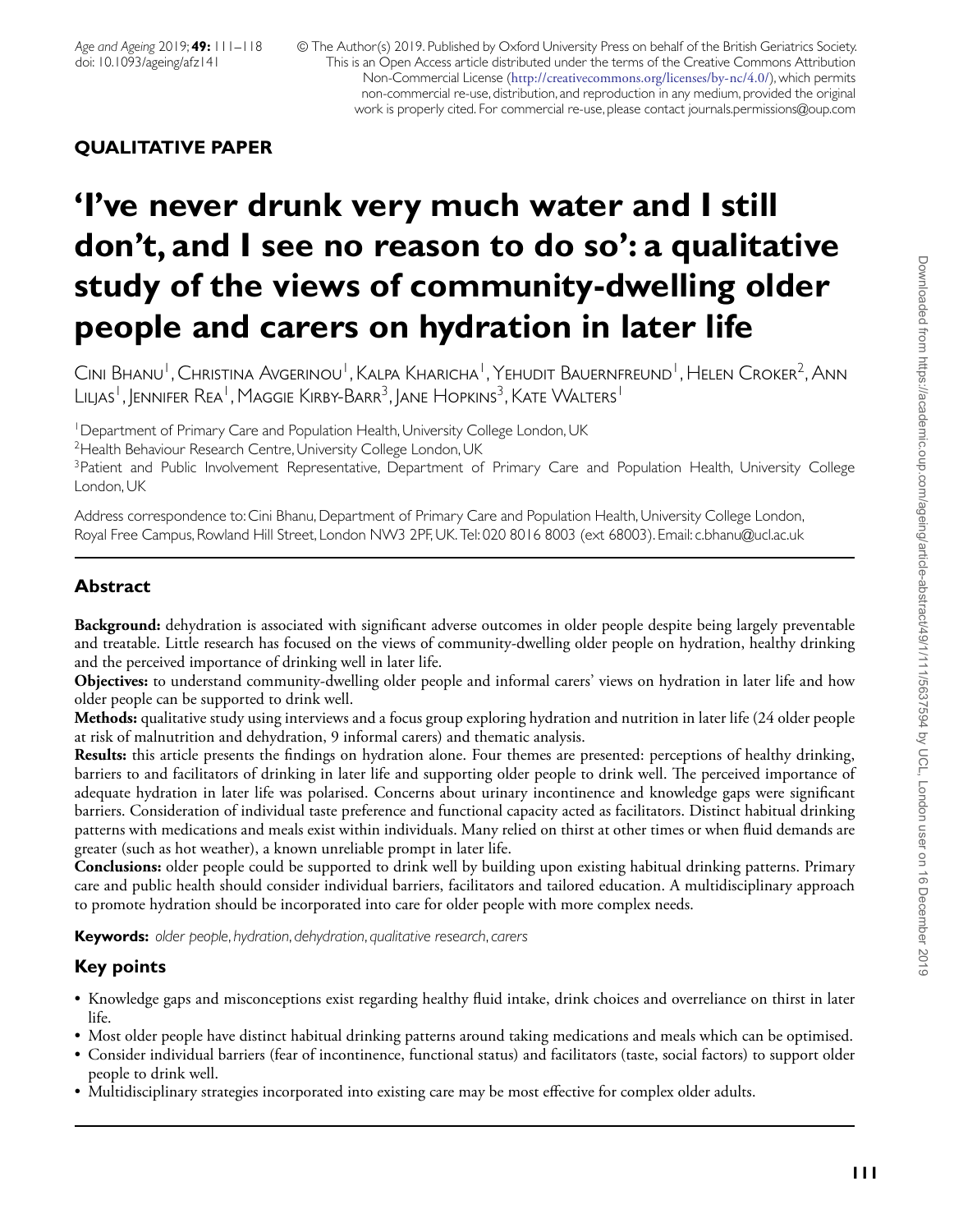# **Introduction**

Dehydration is associated with significant adverse outcomes in older people including increased risk of hospital admission, disability, infection, falls, acute ischaemic stroke and mortality [1–6] despite being largely preventable and treatable [\[1\]](#page-6-0). Dehydration can result from deficient water intake (low intake dehydration), volume depletion or both [\[1\]](#page-6-0). Low-intake dehydration is common in older adults, and the most effective form of prevention is drinking [\[1\]](#page-6-0). Older people are particularly vulnerable to dehydration due to agerelated changes in renal concentrating ability, total body water content, functional decline, reduced thirst sensation and/or medication side-effects [\[2,](#page-6-1) [7\]](#page-7-0), all of which can go unnoticed in later life. In frail older people, the degree of frailty increases dehydration risk [\[1\]](#page-6-0).

By 2046, the percentage of people aged over 65 is predicted to rise from 18% to almost 25% in the UK [\[8\]](#page-7-1). In the context of climate change and rising prevalence of heatwaves, the incidence of dehydration-related deaths is also set to increase [\[9\]](#page-7-2).

The exact prevalence of dehydration in older people is unknown, but it is common in community settings, and the primary risk factor is poor fluid intake [\[10\]](#page-7-3). It is estimated to be more than one third in more frail and vulnerable community-dwelling older adults [\[1\]](#page-6-0). Hooper *et al.* [\[11\]](#page-7-4) found 46% of older people in long-term care had impending or current dehydration. However, dehydration remains under-diagnosed and prevalent [\[1,](#page-6-0) [11,](#page-7-4) [12\]](#page-7-5).

Some oral hydration interventions to prevent dehydration in long-term care and hospital settings have shown positive results in studies [13–16] although methodological limitations have been highlighted [\[11\]](#page-7-4). Far less evidence is available for older people living in their own homes [\[10,](#page-7-3) [15\]](#page-7-6). We know there is a heightened risk of malnutrition amongst older people in the UK who do not receive a formal social care package [\[17\]](#page-7-7). Dehydration and malnutrition are distinct conditions that are intrinsically linked to poor oral intake and can be challenging to identify in practice [\[1\]](#page-6-0).

Guidelines recommend that older people should drink regularly when not thirsty; older women should drink 1600 ml/day, older men 2000 ml/day; fluid intake should increase in people with weight loss, frail older people should be carefully monitored (particularly during heatwaves); water, juices, milk and hot drinks all constitute hydrating fluids [\[1,](#page-6-0) [18\]](#page-7-8). Whilst the solutions seem simple, no studies have ascertained the older person's perspective: what do they typically drink? What does healthy drinking mean to them? What can be done to support older people to drink adequately? A review of the literature explores the issues leading to dehydration in community-dwelling older adults: personal factors (e.g. knowledge of drinking, concerns around urinary incontinence, physical health), social and environmental conditions, social networks and shared experiences of drinking, and systems of support including accessibility [\[3\]](#page-7-9). We identified one qualitative study exploring the views of older people in residential

care highlighting the importance of aesthetic experience and social interactions with drinking [\[19\]](#page-7-10).

To our knowledge, this is the first study to understand the views of older people living in their own homes and carers, on hydration. The study explored nutrition and hydration. The aims were to (i) to explore the views, drinking and dietary practices of older people at risk of malnutrition and dehydration and their carers, (ii) identify factors influencing healthy drinking and eating in later life and (iii) explore potential interventions to support oral intake in the community. The findings on hydration were analysed separately, and this article presents the findings on hydration alone.

## **Methods**

#### **Study design**

This qualitative study was nested within a wider qualitative study exploring nutrition and hydration in later life.

## **Participant selection**

Participants were purposively selected across four general practices in urban and suburban areas and a carers' association in North London. Older people were identified through electronic primary care records, screened by a general practitioner (GP) according to the selection criteria detailed below and recruited via postal invitation. If interest were expressed, the older person was contacted by the interviewer, assessed for capacity, and an interview was arranged with consent.

We included 24 community-dwelling people aged ≥75 years who were malnourished or at risk of malnutrition, see [Table 1](#page-2-0) (defined as: body mass index [BMI] *<* 20 or estimated to be low by a clinician; documented weight loss or reduced appetite) and nine informal carers. Informal carer participants were friends or family members assisting the older person with shopping and/or meal preparation at least weekly. They were identified via the older person or the carers' association.

We excluded older people living in nursing homes, receiving treatment for cancer, undergoing investigations for suspected cancer, on the palliative care register, lacking capacity to consent, with advanced dementia, swallowing difficulties, who were unable to feed themselves and those for whom specialist nutrition advice would be appropriate (e.g. chronic kidney disease stages 4 and 5, diabetes on insulin, diabetes diagnosed within the preceding 3 months). We purposively sampled older participants for age, gender, ethnicity and frailty (identifying 'housebound' coding as a proxy for frailty status) using the electronic records. Two older people who were initially recruited later declined due to reasons related to poor health and personal circumstances.

## **Setting**

One-to-one interviews were conducted at the participant's home in North and Central London or at the university. Older people were interviewed individually (except for one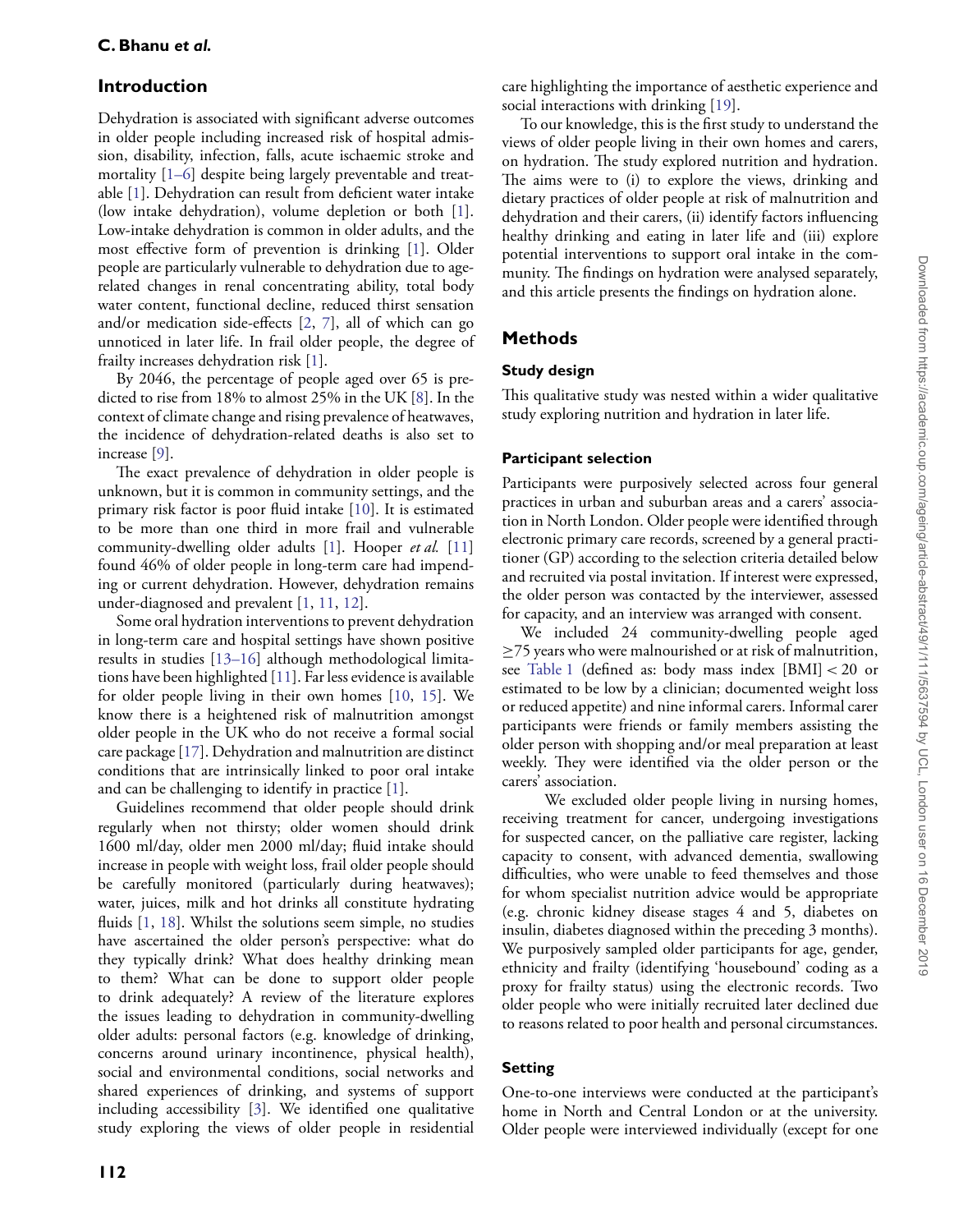<span id="page-2-0"></span>

|  |  | Table 1. Recruitment of older participants to study |  |  |  |  |  |  |
|--|--|-----------------------------------------------------|--|--|--|--|--|--|
|--|--|-----------------------------------------------------|--|--|--|--|--|--|

| Older participants aged $\geq$ 75 years, identified via electronic health records<br>Selection criteria | Exclusions                                                                                                                                             |
|---------------------------------------------------------------------------------------------------------|--------------------------------------------------------------------------------------------------------------------------------------------------------|
| • Malnourished or at risk of malnutrition <sup>a</sup>                                                  | • Living in a nursing home                                                                                                                             |
| • Housebound people with $BMI < 20$<br>• Documented weight loss<br>• Documented reduced appetite        | • Active treatment for cancer<br>• Suspected cancer<br>• On a palliative care register                                                                 |
|                                                                                                         | • Lacking capacity to consent or interview considered too burdensome<br>• Advanced dementia and unable to feed themselves<br>• Swallowing difficulties |
|                                                                                                         | • Conditions requiring specialist dietetic advice <sup>b</sup><br>• Suspected cancer<br>• On a palliative care register                                |

a BMI *<* 20 or estimated to be low by a GP.

bChronic kidney disease stages 4 and 5, diabetes on insulin, diabetes diagnosed within the 3 preceding months.

older person who was interviewed jointly with their carer). An additional focus group with carers alone was arranged via the carers' association and took place at their premises. A description of the characteristics of the participants is included in [Table 2.](#page-3-0)

#### **Data collection**

Semi-structured interviews with older people or informal carers and a single focus group with carers alone were conducted, each of them lasting approximately 1 hour. These explored what older people currently eat and drink, ideas of a healthy diet and fluid intake, changes in later life and views on how a future community service could support nutrition and hydration, see [Appendix 1](https://academic.oup.com/scan/article-lookup/doi/10.1093/scan/afz141#supplementary-data) for topic guides. All were audio recorded with participants' consent. Data were transcribed verbatim and anonymised. All participants were offered a £20 high street voucher.

We sampled to saturation on main themes (both regarding nutrition and hydration) [\[20\]](#page-7-11) and concluded data collection when no new themes emerged. In this article, we report on hydration specifically. Findings on nutrition are reported elsewhere [\[21\]](#page-7-12).

#### **Data analysis**

Each transcript was read by at least three members of the research team, and most transcripts read by five. The findings on hydration were analysed separately. A coding framework based on the topic guide was developed and agreed amongst the team and applied to all transcripts. Nvivo 11 Pro software was used to facilitate data management. Data was coded by Ann Liljas, and three transcripts were double coded by a second coder (Cini Bhanu) to ensure agreement. Thematic analysis was used to identify key emergent themes and their meaning [\[20\]](#page-7-11). A series of multi-disciplinary team meetings discussed clustering of codes into provisional higher and lower themes. The analysis took an inductive approach, with themes directly linked to the data. The data within each theme was considered, including searches for disconfirming evidence, and revised iteratively. The final stage of analysis involved moving from thematic description to interpretation

of the data with input from the entire team including researchers (with expertise in qualitative methods, general practice, ageing, frailty and nutrition) and lay members. These themes and sub-themes were grouped into three main categories.

#### **Research team**

Interviews were undertaken, and participant consent was obtained by Christina Avgerinou, Kalpa Kharicha, Cini Bhanu or Yehudit Bauernfreund. Researchers who were less experienced in qualitative research received training and supervision by the more experienced members of the team. Kalpa Kharicha led the focus group using prompts to encourage group interaction; Christina Avgerinou recorded non-verbal communication and asked follow-up questions to clarify discussion points. The research team agreed interviewers should be presented to participants in postgraduate researcher roles since disclosing clinical background may affect interview dynamics [\[22\]](#page-7-13).

#### **Ethical approval**

The study received favourable opinion by the London Riverside Research Ethics Committee (reference number 17/LO/1490). All participants provided informed consent to participate in the study.

## **Results**

#### **Participants**

A total of 24 older people aged  $\geq$ 75 years and 9 informal carers participated in the study across a range of age groups, socio-demographic and ethnic backgrounds, as shown in [Table 2.](#page-3-0)

## **Key findings**

We have grouped findings from older people and carers into four main themes: (i) perceptions of healthy drinking, (ii) barriers to drinking, (iii) facilitators of drinking in later life and (iv) supporting older people to drink well. These themes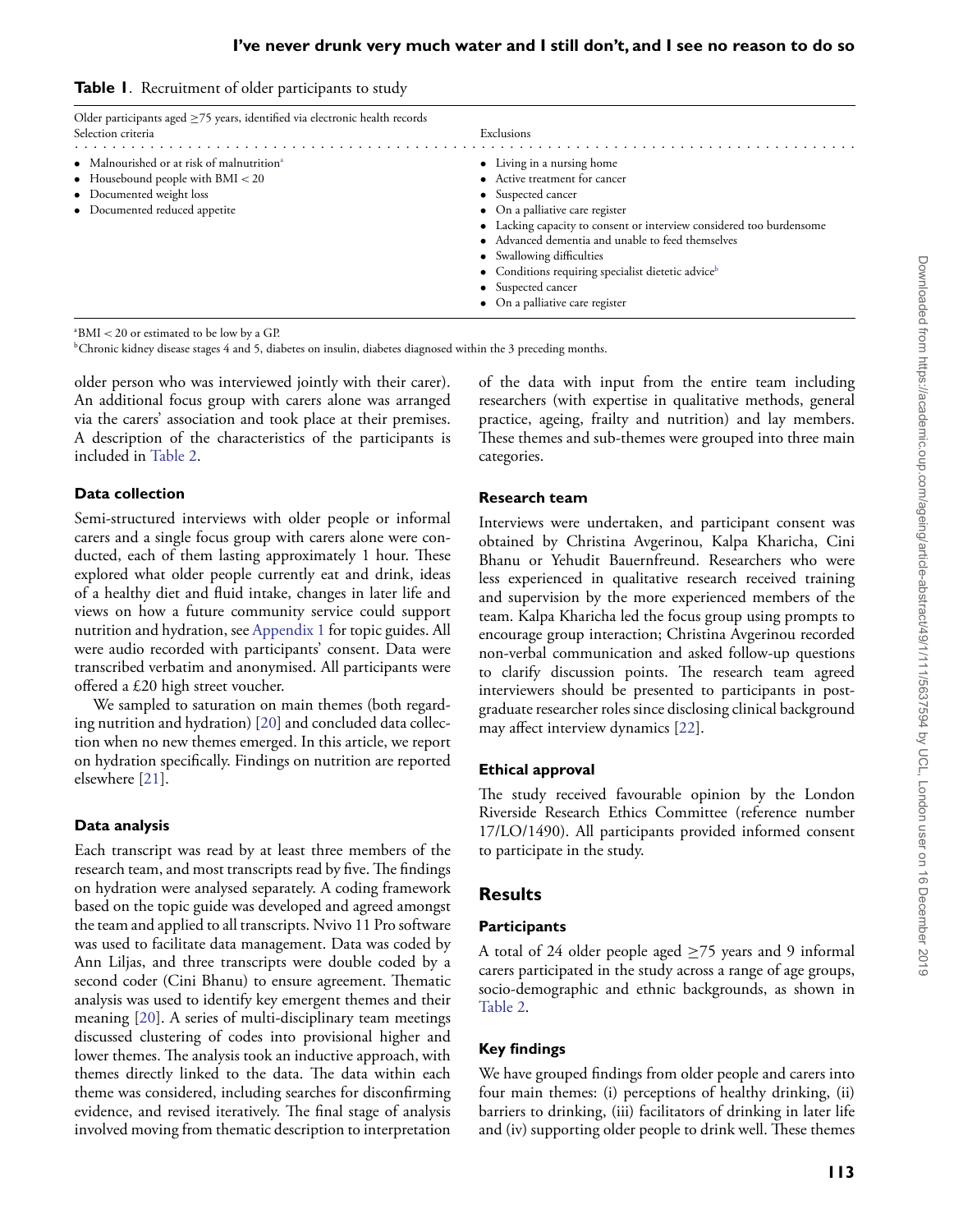## **C. Bhanu** *et al.*

|                     | Older people                  |                |      |                   | Informal carers |                |      |
|---------------------|-------------------------------|----------------|------|-------------------|-----------------|----------------|------|
|                     |                               | $\cal N$       | $\%$ |                   |                 | $\cal N$       | $\%$ |
| Age                 | 75-79 years                   | 9              | 37.5 | Age               | $50 - 59$       | 4              | 44.4 |
|                     | 80-84 years                   | 6              | 25.0 |                   | $60 - 69$       | $\mathfrak{2}$ | 22.2 |
|                     | 85-89 years                   | $\overline{4}$ | 16.7 |                   | $70 - 79$       | $\overline{c}$ | 22.2 |
|                     | $90+$ years                   | 5              | 20.8 |                   | $80 - 89$       | $\mathbf{1}$   | 11.1 |
| Gender              | Female                        | 17             | 70.8 | Gender            | Female          | 6              | 66.7 |
|                     | Male                          | $\overline{7}$ | 29.2 |                   | Male            | 3              | 33.3 |
| Ethnicity           | British, Irish or White other | 18             | 75.0 | Relationship with | Daughter        | 4              | 44.4 |
|                     | Indian/Asian                  | $\mathfrak{2}$ | 8.3  | older person      | Spouse/partner  | 3              | 33.3 |
|                     | African/Caribbean             | $\mathfrak{2}$ | 8.3  |                   | Granddaughter   | 1              | 11.1 |
|                     | Missing                       | $\mathfrak{2}$ | 8.3  |                   | Friend          | 1              | 11.1 |
| Living arrangements | Lives alone                   | 15             | 62.5 | Total             |                 | 9              |      |
|                     | Lives with spouse/partner     | $\,$ 8 $\,$    | 33.3 |                   |                 |                |      |
|                     | Lives with other family       | 1              | 4.2  |                   |                 |                |      |
| Marital status      | Single                        | 4              | 16.7 |                   |                 |                |      |
|                     | Married                       | $\overline{7}$ | 29.2 |                   |                 |                |      |
|                     | Divorced                      | 6              | 25.0 |                   |                 |                |      |
|                     | Widowed                       | 6              | 25.0 |                   |                 |                |      |
|                     | Missing                       | 1              | 4.2  |                   |                 |                |      |
| Housing             | Owner-occupied                | 10             | 41.7 |                   |                 |                |      |
|                     | Council rented                | 6              | 25.0 |                   |                 |                |      |
|                     | Housing association rented    | 4              | 16.7 |                   |                 |                |      |
|                     | Private rented                | $\overline{2}$ | 8.3  |                   |                 |                |      |
|                     | Sheltered housing             | $\mathbf{1}$   | 4.2  |                   |                 |                |      |
|                     | Missing                       | $\mathbf{1}$   | 4.2  |                   |                 |                |      |
| Education completed | $<$ 15 years                  | 9              | 37.5 |                   |                 |                |      |
|                     | $15-16$ years                 | 5              | 20.8 |                   |                 |                |      |
|                     | $17-20$ years                 | 3              | 12.5 |                   |                 |                |      |
|                     | $21 +$ years                  | $\overline{7}$ | 29.2 |                   |                 |                |      |
| Total               |                               | 24             |      |                   |                 |                |      |

#### <span id="page-3-0"></span>**Table 2**. Demographics of older people and informal carers

and sub-themes are presented in [Appendix 2,](https://academic.oup.com/scan/article-lookup/doi/10.1093/scan/afz141#supplementary-data) together with further illustrative quotes.

#### *Perceptions of healthy drinking*

Self-reported drinking patterns varied amongst older people, some drinking little or infrequently in their daily routine. Many older people felt they were not drinking as much as they considered they were expected to.

*'*Not a lot, probably not more than a pint glass, [in a day] I don't know how that rates, but I know that I really ought to drink more water'. (OP15, Female, 75–79)

OP: I should drink more. I should drink more.

Int: Why do you say that?

OP: 'Because they all tell me so and I know I'm not *...* Everybody tells me I should drink more. But to tell you the truth, I can't say I have a need to *...* sometimes I force myself. Apart from taking my tablets this morning, I've had two black coffees, I haven't had any more drinks' (OP18, Female, 90+)

Perceptions of the importance of hydration were polarised. Some older people considered hydration as important and were able to recognise the potential risks of dehydration.

'But it is good for flushing the system. Flushing the system, your kidneys, your liver and so on. I drink as much as I can' (OP7, Male, 75–79)

In contrast, other people did not perceive hydration as important, could not appreciate the risks of dehydration and did not feel it was relevant to them.

'*...* there's this big thing about how many litres of water you should drink. I've never drunk very much water and I still don't, and I see no reason to do so, if I don't feel that I need it'. (OP3, Female, 90+)

Most carers were knowledgeable of the consequences of poor fluid intake (citing urinary tract infections, delirium and dehydration) and felt hydration to be a priority when caring for the older person.

'one of the signs [of poor hydration] is the apparent dementia gets extreme, you know, they go really odd with it. So we're always on the lookout for that'. (Carer 7, Female, 60–69)

Despite this heterogeneity, all participants were somewhat aware of overarching public health messages related to hydration (whether they perceived this to be important or not). Main sources of information were family, internet and the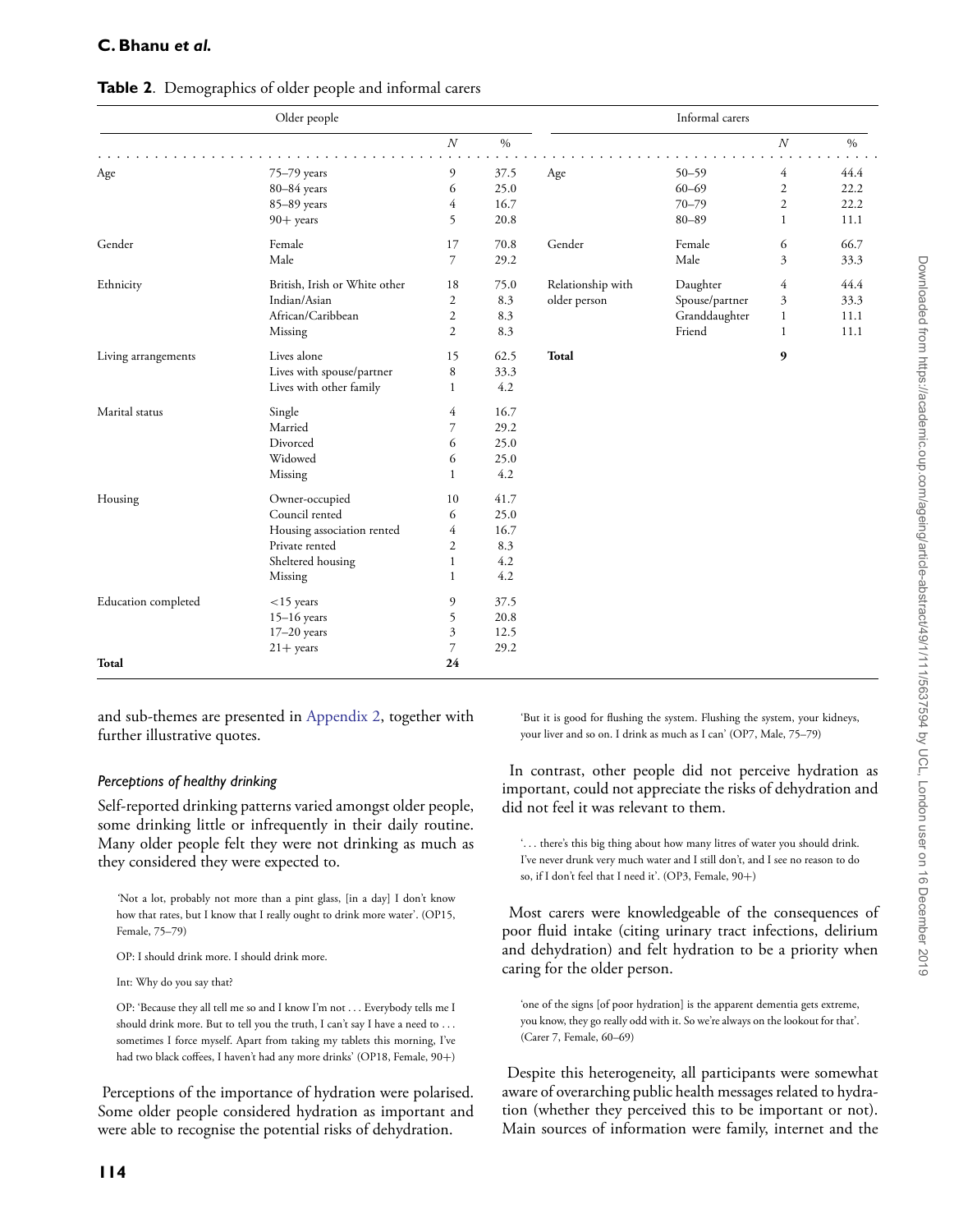media. Many felt that advice was not directed at or relevant to them.

'I have heard many people say (slight laugh) you should be drinking more but in a sort of context where they're talking to several people' (OP11, Female, 75–79)

Knowledge gaps were widespread. Many older people and carers were unsure how much fluid was appropriate. Ideas of a healthy intake ranged considerably from 'seven cups' to 'three litres of water' a day. Older people and carers often judged recommendations to be unachievable or inconsistent. Only one participant had received advice from their doctor and was confident about how much to drink.

'Quite frankly, I don't know. I know that everything has changed: sometimes it's three or four *...* er, to begin *...* at one stage we were told we ought to drink three litres of water a day or something like that. We'd be peeing all the time!' (OP13, Male, 80–84)

The importance of increasing fluid intake during periods of hot weather and acute illness was appreciated by most (even if they did not feel it to be relevant at other times). Carers were acutely aware of this and encouraged the older person to proactively drink more under such circumstances.

'I remind her, because I'm not always there, so I ring her in very hot weather' (Carer 6, Female, 50–59)

However, many older people themselves relied on their thirst increasing during such high-risk periods to facilitate drinking more.

'A slightly dry mouth is the usual one [prompt to drink], I think'. (OP7, Male, 75–79)

Interestingly, most participants associated the term 'hydration' with water alone. Information on consumption of juices, hot beverages and soft drinks required further probing.

'Well, they tell you so many pints of water you're supposed to drink a day! (slight laugh) But I don't do that; if I get a thirst, I'll have a cup of tea or a cup of coffee'. (OP5, Male, 85–89)

Attitudes to drink choices varied. Some were mindful of the risks associated with sugary, caffeinated and carbonated drinks, restricting their fluid options.

'Too much Coca-Cola, I shouldn't *...* You shouldn't drink it because it's got caffeine in it, hasn't it?' (OP4, Female, 75–79)

Though not a primary focus of this study, many older people discussed enjoying alcohol. Older people expressed a nonchalant attitude to alcohol consumption, considering social benefit as an important factor and less worry about potential health risks. None of the older participants had discussed alcohol with their doctor.

'All this panic about alcohol; all right, I've drunk like a fish all my life and I'm not stopping!' (slight laugh) (OP10, Female, 90+)

Int: Do you talk about how much beer you drink when you see your doctor?

OP: Very wisely, they don't ask I think (OP10, Female, 90+)

#### *Barriers to drinking in later life*

Concerns about urinary incontinence were a significant barrier to drinking, acknowledged by older people and carers. Many older people experienced fear of incontinence leading to a highly restrictive pattern of fluid consumption. This was compounded by lack of access to public toilets, and many older people avoided caffeinated drinks for this reason.

'Her generation has a chronic panic about not managing to get to the loo quickly enough because she moves slowly, that's the thing, although she is completely continent *...*' (Carer 7, Female, 60–69)

Overreliance on thirst as a prompt to drink was described by many older people.

'I'm not conscious of it because it's not something which I do as a matter of need, it is purely to satisfy, to quench thirst *...* And you will find that people generally will do that *...*' (OP22, Male, 85–89)

Most were able to recognise that their fluid intake had decreased as they were aged, often alongside a reduced food intake, but could not describe the reason for this. With probing, most identified that their appetite had reduced as a cause for their reduced food intake but did not make the same link for diminished thirst and fluid intake.

'On the whole, I never do that. I see people, I know they walk with a bottle of water and drink it . . . But water really, I don't know for what reason I don't' (OP1, Female, 80–84)

Older people with accumulating functional and cognitive impairments experienced greater challenges with drinking. Some described reduced mobility affecting their motivation to drink at home.

'I've got a lot of stairs to get up; that deters me. It shouldn't really, I know it's good for me' (OP24, Male, 90+)

Carers' perspectives echoed these challenges. Many carers had noted gradual changes over time affecting the older persons' functional capacity or swallowing, eventually impairing their ability to continue using the same kitchen equipment and receptacles.

'she can't make herself tea (that was one of the first signs she couldn't prepare food for herself, by the way) *...*' (Carer 6, Female, 50–59)

Carers for older people with cognitive impairments experienced difficulties monitoring their fluid intake. They found that offering regular prompts to drink were valuable but not always practical if they could not be presented for extended periods of time.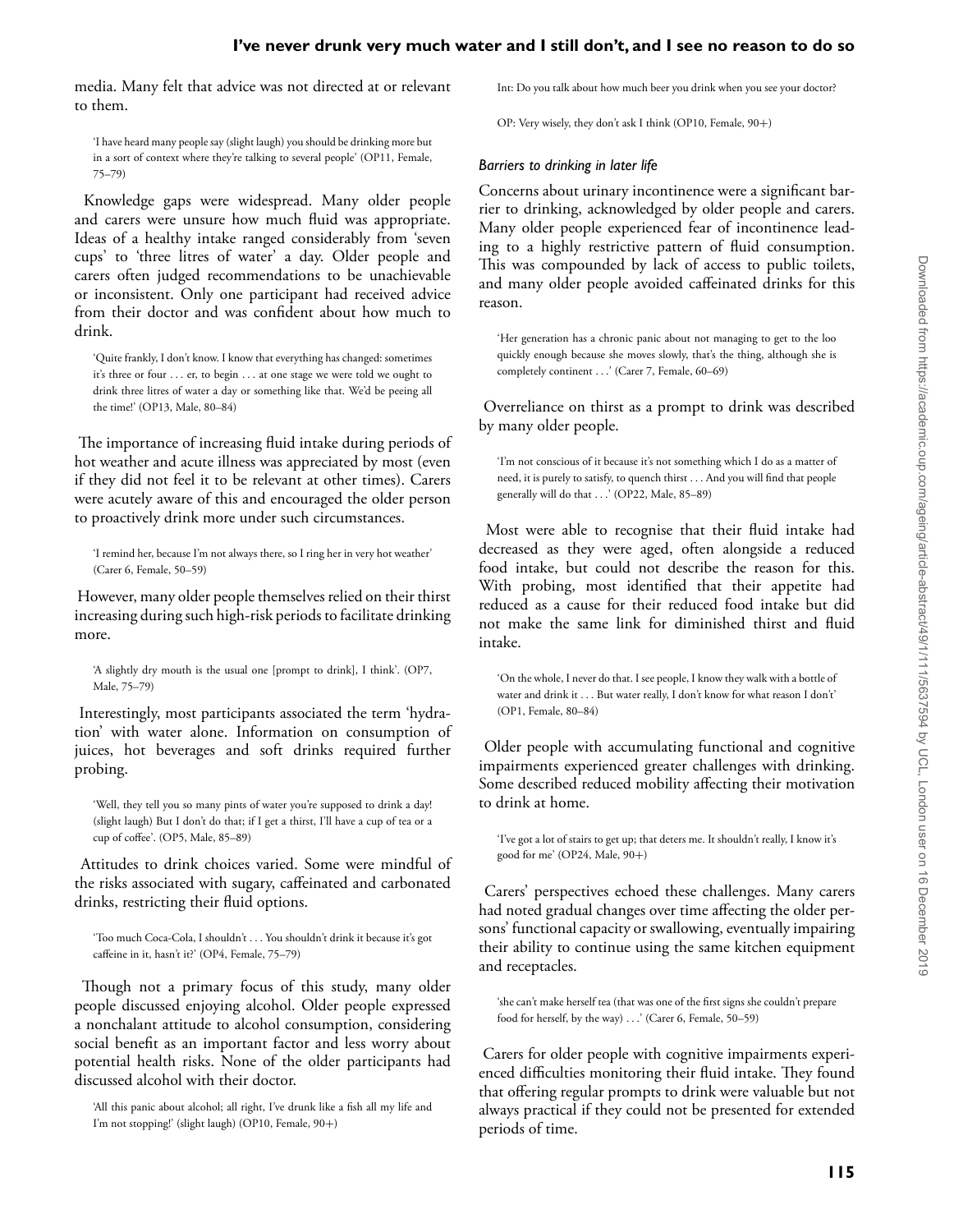## **C. Bhanu** *et al.*

"*...* I make a cup of tea when I arrive and then she'll perhaps start eating the cake. And then I'll have to go, 'Oh, mum, have you remembered, you've got a cup of tea there?' 'Oh, yes,' she says, 'Oh, I forgot about it.' And it's sitting right in front of her" (Carer 7, Female, 60–69)

#### *Facilitators of drinking in later life*

Whilst self-reported drinking patterns between individuals varied in terms of regularity, prompts and amounts, there were distinct habitual drinking patterns identified within individuals. Medications and mealtimes acted as the most consistent prompts. Two older people used these times to drink as much as they could, and many would not drink outside of these set times.

'I mean obviously I drink water when I have to take my medication, so I try and drink as much as I can stomach' (OP17, Female, 75–79)

Personal taste preference and variety were important to older people and carers to facilitate drinking well. Of the few older people who did report drinking regularly, many opted for juices and hot drinks in preference to water and enjoyed having options.

'And if we went out, I always bought them the largest coffee with a glass of water *...* she didn't drink the water'. (Carer 6, Female, 50–59)

#### *Supporting older people to drink well*

Few older people reported discussing fluid intake with a doctor. Of those who did receive medical advice about hydration, this advice was perceived as important, followed closely and led to greater awareness of the benefits of drinking well. However, this advice was only ever delivered in the context of being prescribed diuretic medication or whilst being treated for an acute illness related to dehydration in hospital.

'*...* because I've got these water tablets, so they said to take a good glass of water every time you go to the toilet'. (OP19, Female, 90+)

Insights from carers highlighted the value of tailored home adaptations to support older people to drink. They felt that simple changes to support the older person's independence were most appropriate although this topic should be approached sensitively.

'I want to get her a small travel kettle, because there's only her, so she can lift it up really lightly. I'm not going to tell her, I'm just going to buy it, plug it in and say, "Ooh, lift that!" and then I'll leave the other one on the side; she may still use it.' (Carer 6, Female, 50–59)

Given the lack of professional information that older people receive, almost all participants were open to receiving support with maintaining their fluid intake. Primary care was viewed as an acceptable setting although many were concerned the GP would not have time. Most older people would accept advice from any trained healthcare professional. Follow-up and resources to reinforce advice

were deemed important. Carers emphasised the need for support at home. Some felt the greatest challenge would be the difficulty of changing deeply engrained habits, together with inherent reservations on whether increasing fluid intake would have clear physical health benefits.

'I try something, but not necessarily am I a slave to what they say, because if it doesn't work with me *...*' (OP12, Female, 80–84)

# **Discussion**

## **Summary**

This study identifies key perceptions of healthy drinking and factors influencing fluid intake in community-dwelling older people. Older people and carers feel there is an unachievable expectation around healthy drinking, misconceptions about drinking and the importance of hydration exist. Barriers include fear of urinary incontinence and functional decline. Distinct habitual drinking patterns with medications and meals exist within individuals (regardless of age, disability or social background). Acknowledgement of individual factors (e.g. taste preference) and receiving medical advice, which was rare, facilitated drinking well. Most were open to a community intervention to support drinking.

# **Strengths and limitations**

The consistent patterns across participants amongst a diverse range of gender, age group, social deprivation, ethnicity and functional mobility, using a rigorous approach, represent this study's strength as a detailed representation of older people and carers' perceptions of hydration in later life. Participants for this study were identified using malnutrition as a proxy, which is strongly linked with hydration [\[1\]](#page-6-0).

We acknowledge the limitation that this study recruited a limited number of carers, and further research may be needed to fully understand the experience of informal caregivers. This was a nested study exploring both hydration and nutrition; this may have affected how participants expressed their views around drinking, and some findings could have been taken out of context.

# **Comparison with existing literature**

To our knowledge, this is the first study to explore views of a high-risk community-dwelling older population in their own homes and carers, on hydration. The studies that are available for comparison include a review by Hooper *et al.* [\[13\]](#page-7-14) in all community settings which explores helping older people to prevent dehydration by describing the problems experienced by older people and interventions to prevent dehydration; a US study by Abdallah *et al.* [\[10\]](#page-7-3) using a survey and four focus groups including 36 community healthcare providers' views (those delivering care to older people in their own homes); a qualitative study by Godfrey *et al.* [\[19\]](#page-7-10) with 21 older people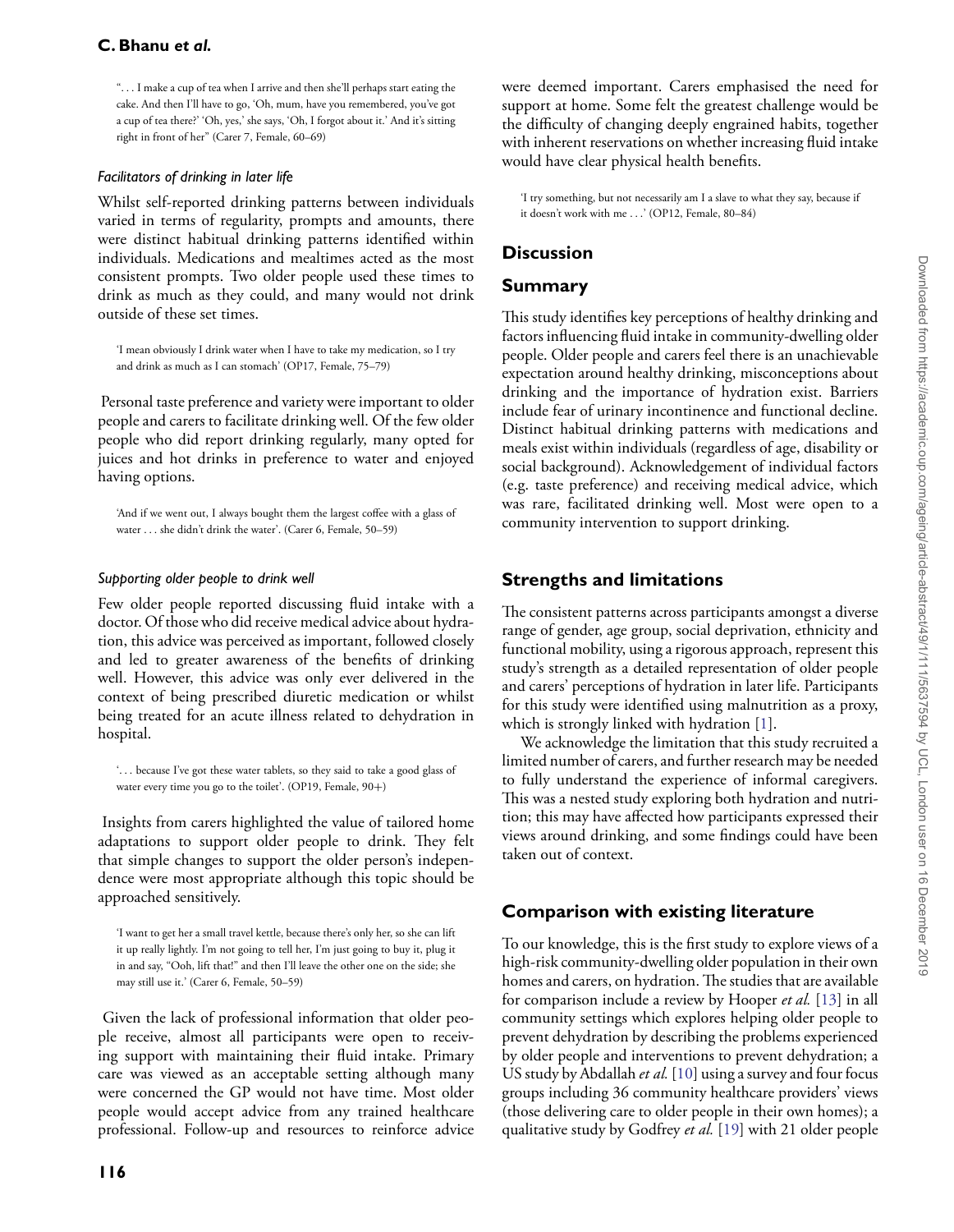in residential care and hospital using data from interviews, focus groups and observation of hydration practice. Therefore, whilst informative, they may not be wholly transferable to our setting.

Our findings suggest there is little awareness of basic healthy drinking principles. Abdallah *et al.* also cite a lack of awareness about what kinds of fluids to drink and how much to drink amongst community-dwelling older people. The misconception that intentional avoidance of fluids minimises risk of urinary incontinence (and an overriding fear of this); however, it is shared by older people in the community and care homes [\[3,](#page-7-9) [10,](#page-7-3) [19\]](#page-7-10).

Views on the perceived importance of adequate hydration in this study were polarised. This is in contrast with the study by Godfrey *et al*. [\[19\]](#page-7-10) study citing a good understanding of the importance of hydration amongst older people in care settings and Abdallah *et al.* [\[10\]](#page-7-3) reporting great concern about the lack of awareness of risks of dehydration amongst community-dwelling older adults and their families. The perceived importance of hydration is likely influenced by numerous factors, including level of care support and social factors.

Our study found alcohol contributes a significant proportion of fluid intake for some, reflecting the reality of health priorities in this group. Beer and lager are hydrating and may be appropriate for some older adults (not needing to restrict alcohol for medical reasons) [\[1\]](#page-6-0). Our participants' perceptions are consistent with a review by Bareham *et al.* on community-dwelling older adults living in higher income countries concluding that risks associated with alcohol may not be recognised, but many appreciate its role in sustaining social activities as a component of wellbeing [\[23\]](#page-7-15).

We identified distinct habitual drinking patterns with medications and meals. Godfrey *et al.* [\[19\]](#page-7-10) also report these times as key opportunities for older people to drink, but that these were often overlooked or used ineffectively in residential care. Our findings that taste preference, variety and social factors are important and consistent with narratives across all settings for older people, highlighting the importance of drinking as a pleasurable experience [\[19\]](#page-7-10).

# **Implications for research and practice**

Our study highlights the need for better education on healthy drinking for community-dwelling older people. Education should target what fluids count, the poor reliability of thirst perception in later life and when fluid intake may need to be deliberately increased (e.g. acute illness) and how this can be achieved. Health messages in the media are often only targeted during high risk periods such as heat waves, which could be improved [\[18\]](#page-7-8). For older people with complex needs such as frailty and dementia, this could be incorporated into existing multi-disciplinary care models to support carers. Attempts to overcome fear of urinary incontinence with any intervention needs to address deeper stigma related to incontinence [\[24\]](#page-7-16) and neglected public facility access.

We recommend advice on hydration should build on distinct habitual patterns (such as medication and mealtimes) incrementally, in manageable steps. Tailored to the individual, this should incorporate consideration of their barriers (e.g. continence) and facilitators (e.g. taste). Simply recommending 1.5–2 l of fluid a day is unlikely to bring about change, supported by cases in a US study [\[25\]](#page-7-17). This could be achieved with a targeted brief primary care intervention: a short fluid history and identifying habitual times at which drinking more is possible. Such an approach could be based on behaviour change techniques (BCTs). These short interventions build upon a person's existing habitual factors and can take as little as 8 weeks to result in habit formation [\[26\]](#page-7-18). BCTs have been successful in improving dietary habits in older people [\[27\]](#page-7-19). This could potentially be delivered by community pharmacists taking on increasingly significant clinical roles and medication reviews in primary care [\[28\]](#page-7-20).

Future research is needed to explore educational models of intervention in public health and primary care to promote healthy drinking for older people. This could include exploring the role of community allied health professionals, BCTs and understanding older peoples' perceptions of public health information in the media.

# **Conclusion**

Ideas of healthy drinking and perceptions of the importance of hydration vary. However, knowledge gaps and misconceptions are evident, including how much to drink, which fluids count and an overreliance on thirst as a driver. Fear of urinary incontinence and functional impairment are barriers; acknowledging taste preference and individual factors facilitate drinking well. Distinct habitual drinking patterns with medications and meals exist within individuals. Older people and carers could be better supported to drink well. Building upon habitual factors using BCTs may be most promising, alongside tailored public health education. Multidisciplinary strategies may be most effective for complex older adults.

**Supplementary data:** [Supplementary data](https://academic.oup.com/scan/article-lookup/doi/10.1093/scan/afz141#supplementary-data) mentioned in the text are available to subscribers in *Age and Ageing* online.

## **Declaration of Conflicts of Interest:** None.

**Declaration of Funding:** This paper presents independent research funded by the National Institute for Health Research School for Primary Care Research (NIHR SPCR) (Grant Reference Number 377). The views expressed are those of the authors and not necessarily those of the NHS, the NIHR or the Department of Health and Social Care.

# **References**

- <span id="page-6-0"></span>**1.** Volkert D, Beck AM, Cederholm T *et al.* ESPEN guideline on clinical nutrition and hydration in geriatrics. Clin Nutr 2018; 38: 10–47. doi: [10.1016/j.clnu.2018.05.024.](https://dx.doi.org/10.1016/j.clnu.2018.05.024)
- <span id="page-6-1"></span>**2.** Begum MN, Johnson CS. A review of the literature on dehydration in the institutionalized elderly. e-SPEN 2010; 5: e47– 53. doi: [10.1016/j.eclnm.2009.10.007.](https://dx.doi.org/10.1016/j.eclnm.2009.10.007)